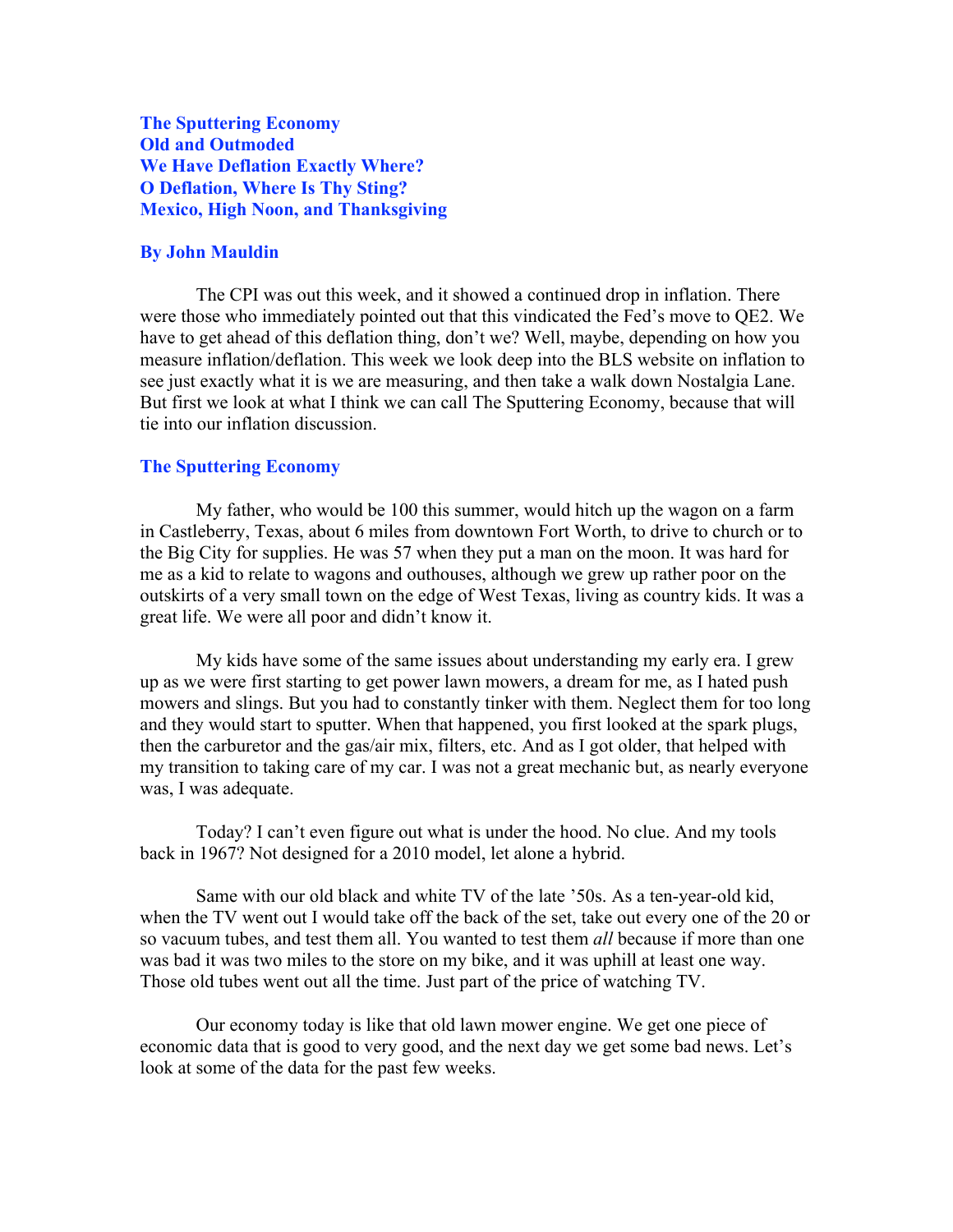Last week we got the New York Fed Empire Index. It was simply ugly. It fell from 15.7 to a -11.4. But then this week we get the Philly Fed Index, and it's shockingly high. The consensus saw a mild increase to an index level of 5, but it jumped 21 points to 22.5. And all the underlying components were very solid. It is hard to square such a difference when the cities that spawned these reports are about an hour train ride apart.

Capacity utilization is slowly rising, but is still at a recession level 72.7%, up 4 points from 12 months ago and the highest since over two years ago. So are we getting better or are we still mired in the doldrums? I think the answer depends on how many hours you are working.

The surveys from the National Federation of Independent Business continue to indicate that small businesses are not out of the woods. Hiring is at a virtual standstill but is at least not falling, as it was most of this year and last year. Business conditions are mixed. The survey is better than it was but still shows a sputtering economy.

The latest establishment employment survey shows job growth, though not at a level that can bring down the unemployment level. And if you look at the household survey, two things leap out. First, there is a significant rise in the number of people employed part-time. The rise in employment is not of a sort that prompts a sigh of relief. Part-time work, while better than none, does not inspire consumer confidence. It is not the fabric of a solid recovery.

Second, there are not many small business start-ups, which are the source, the feedstock if you will, of job growth. Whether because it is harder than ever to find money (it is) or because entrepreneurs are uncertain about what the future holds (they are), or for whatever reason, that is a very troubling metric. And the household survey showed a large decrease in the numbers of jobs and people working, a different story than the establishment survey.

What it all suggests is an economy growing between one and two percent. That is better than recession but not good enough to really bite into the unemployment rate.

# Old and Outmoded

And that could mean trouble, as there are millions of people who are coming to the end of their 99-week extended unemployment benefits this next year. Although Congress rejected an extension this week, it was on a vote that required a 2/3 majority. That bill will be back as one that only needs a simple majority, and then it will be up to the Senate. Even so, as I understand it, benefits will only get extended for three months. At least that is the current plan.

Already, people are running out of their extended benefits. Earlier this year there were 12 million people on the extended and regular unemployment rolls. That is dropping each week and is now down to 8,854,206 people, according to the DOL. Since the regular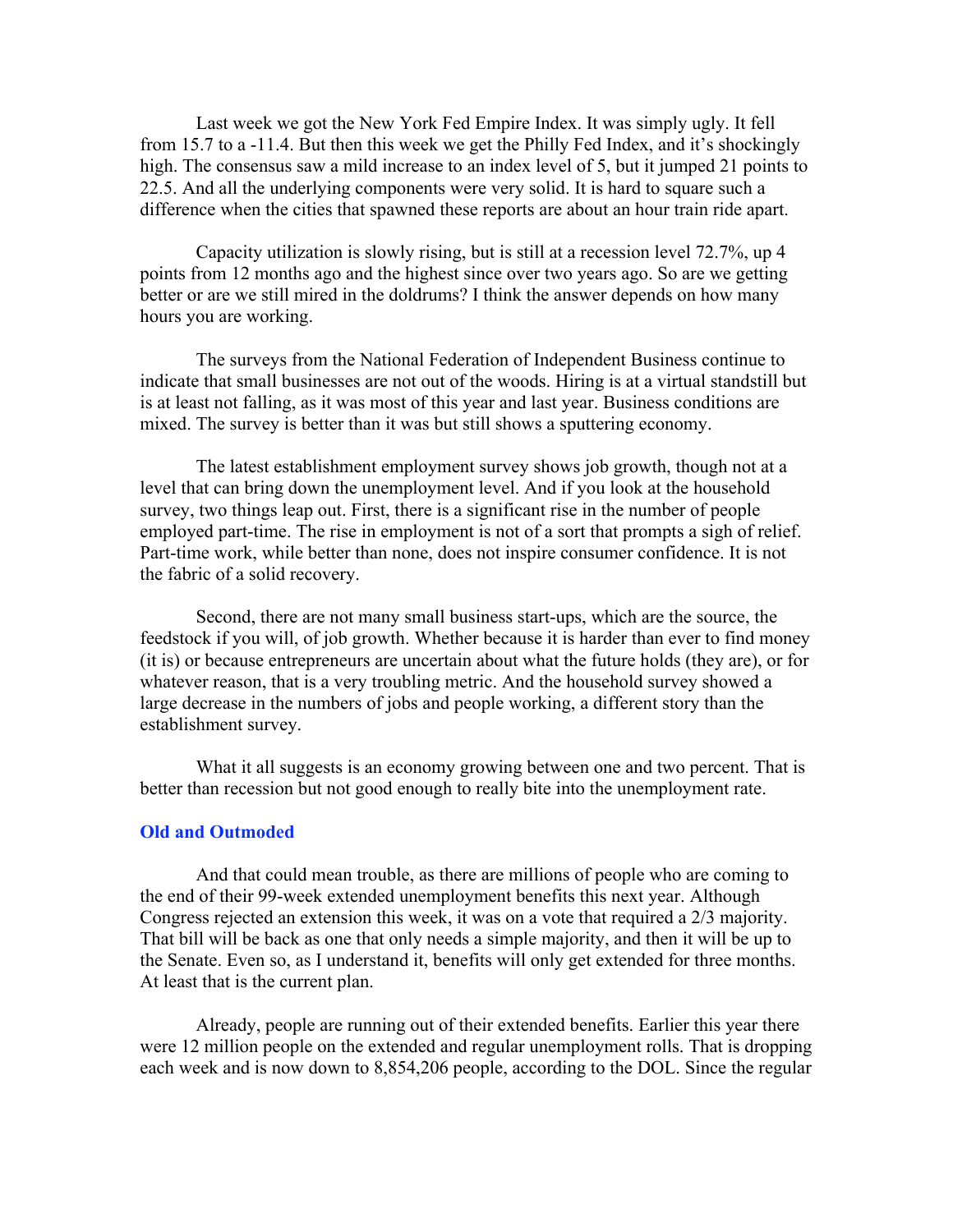continuing claims number is not really changing all that much, much of it is from people dropping off the rolls.

And the number of people on food stamps continues to rise. As of the end of August, when continuing benefits were running over 10M, a total of 42,389,619 people were receiving food stamps under the SNAP program. This was an increase of 553,379 people over July's number, or an increase month-over-month of 1.32%. The year-overyear increase was 6,147,762 people or 17%. In July the increase was 17.51%.

Now here's an interesting thing my friend John Vogel noticed. Households on food stamps are growing even faster than the number of individuals on food stamps. In August, 19,720,255 households were on food stamps, an increase of 284,877 households over the July numbers. This was a percentage increase of 1.47%. In terms of a yearly increase, the number of households grew by 3,159,502 or 19.1%, versus 19.53% recorded in July. As John wrote me:

"So, the numbers keep growing strongly, with households growing more rapidly than people. This still signifies more childless couples or single people being affected lately.

"I cannot figure this out yet, but I feel that we are going through a very significant change in household formation, in the type and quantity of available jobs, in small business stability and formation – and we are applying old, outmoded macroeconomic solutions to problems that will not and cannot respond."

We'll come back to that thought, but first we have to look at the definition of deflation.

## We Have Deflation Exactly Where?

President Clinton famously remarked about his escapades that "… it all depends on the definition of what *is* is." And similarly, whether or not we are in danger of deflation all depends on what your definition of deflation is. First, let's look at the recent headline numbers. What we find is that core inflation, at 0.6%, as well as trimmed inflation (which takes out the statistical outliers and anomalies) are both at post-war alltime lows.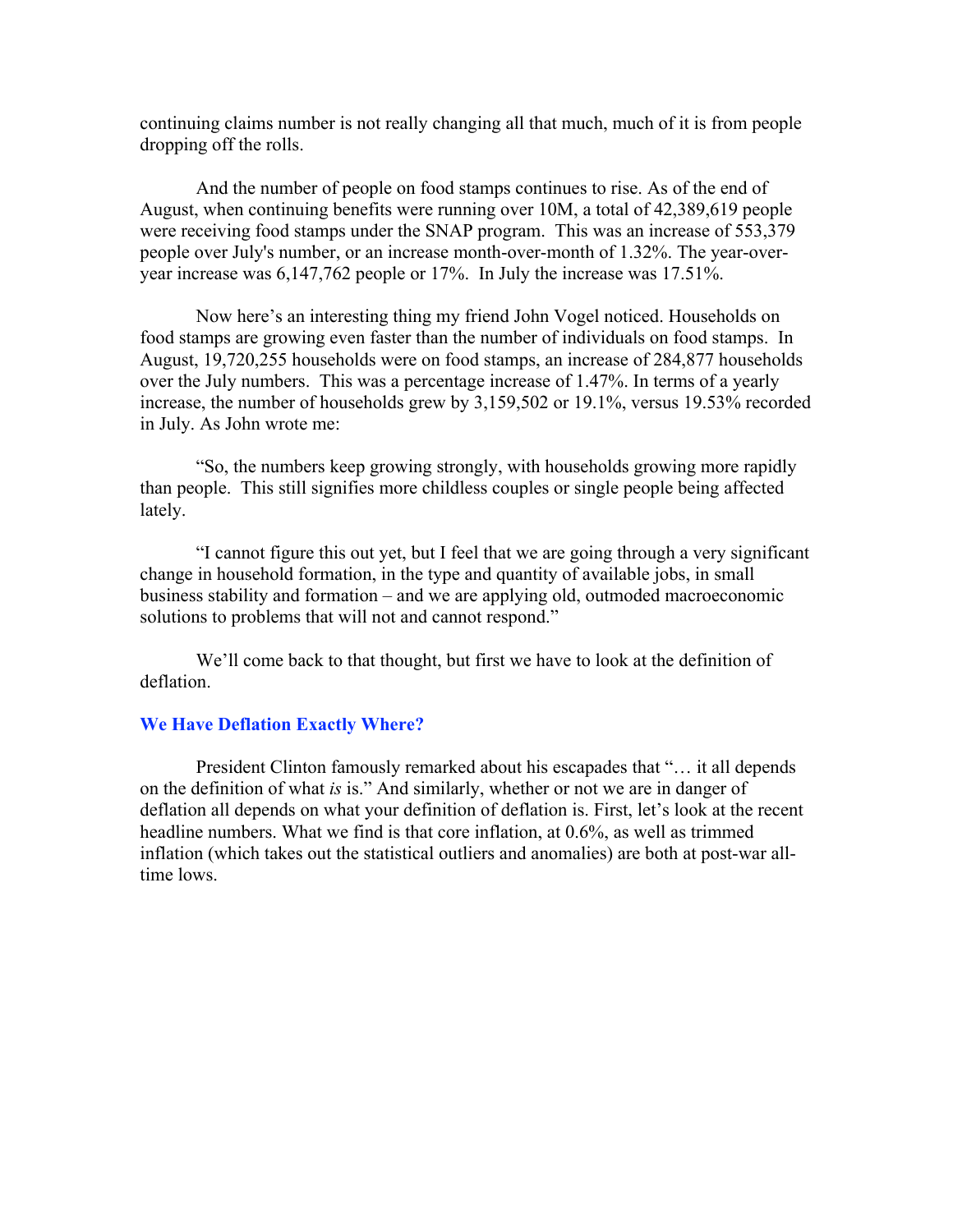



Source: Datastream, SG Cross Asset Research

Another way to look at inflation is all-items inflation vs. core inflation, that is, inflation without food and energy. From the BLS website:



Chart 2. 12-month percent change in CPI for All Urban Consumers (CPI-U), not seasonally adjusted, Oct. 2009 - Oct. 2010 Percent change

I have often joked that when you become a Fed governor they take you into a back room and do a DNA change on you. When you come out you are at all times and everywhere viscerally opposed to deflation. You will not let it happen on your watch.

And that is what happened in 2003, as deflation became a concern. The Fed under Greenspan allowed interest rates to stay low "for an extended period of time" in order to make sure deflation did not take root. Notice that it was in late 2002 that Bernanke gave his famous "helicopter" speech on deflation. There was very real concern in policy circles.

But should there have been? What if the way we measured inflation was flawed in some regard? Let's play a thought game. Back in the early '80s there was some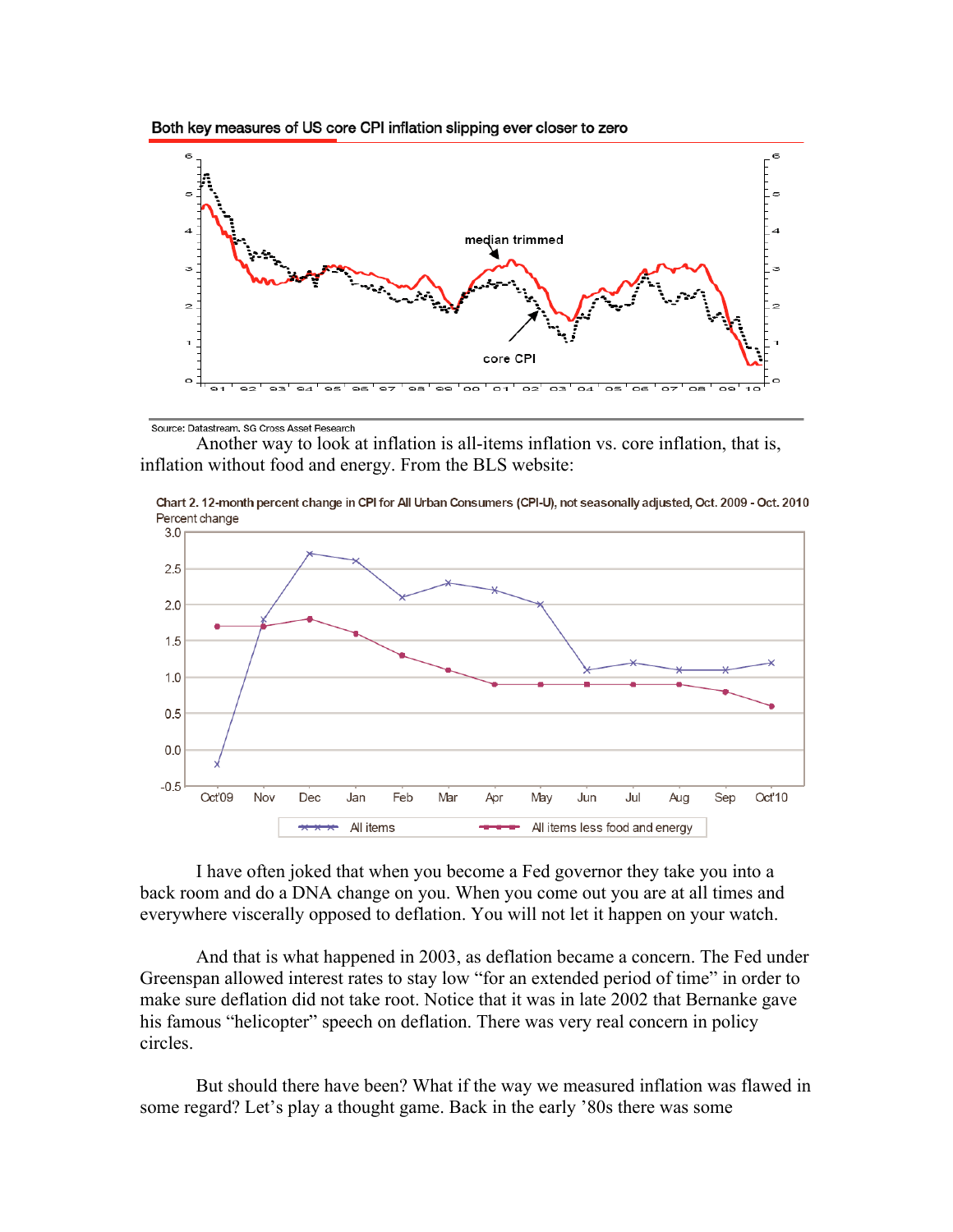consternation about using the price of houses as a way to calculate inflation. Read this paragraph from the BLS website (emphasis mine):

"Until the early 1980s, the CPI used what is called the asset price method to measure the change in the costs of owner-occupied housing. The asset price method treats the purchase of an asset, such as a house, as it does the purchase of any consumer good. Because the asset price method can lead to **inappropriate results for goods that are** purchased largely for investment reasons, the CPI implemented the rental equivalence approach to measuring price change for owner-occupied housing. It was implemented for the CPI-U in January 1983."

Homeowner equivalent rent is 25.2% of the input when they calculate the Consumer Price Index (CPI). Thus it makes a big difference how you calculate the price of housing. It is extraordinarily difficult to find historical data on homeowner equivalent rent in the BLS database. You can find "shelter costs," which include energy, insurance, etc. and are 41% of the CPI, but for our purposes today I want to focus more narrowly.

I did find an old release that shows the index value for the year 2000 to be 198.7 (http://www.bls.gov/cpi/cpid00av.pdf). The index value as of this October was 256.8. That means the rise in housing costs over the last decade was about 25% or roughly 2.5% a year, although in the last few years that number has gone deadline flat. And you can see that in the graph of total housing costs below.



But house prices went up by more than double that amount, and about 65% in the seven years from 2000 to 2007 (back-of-the-napkin estimate). That is an asset inflation of about 9-10% a year.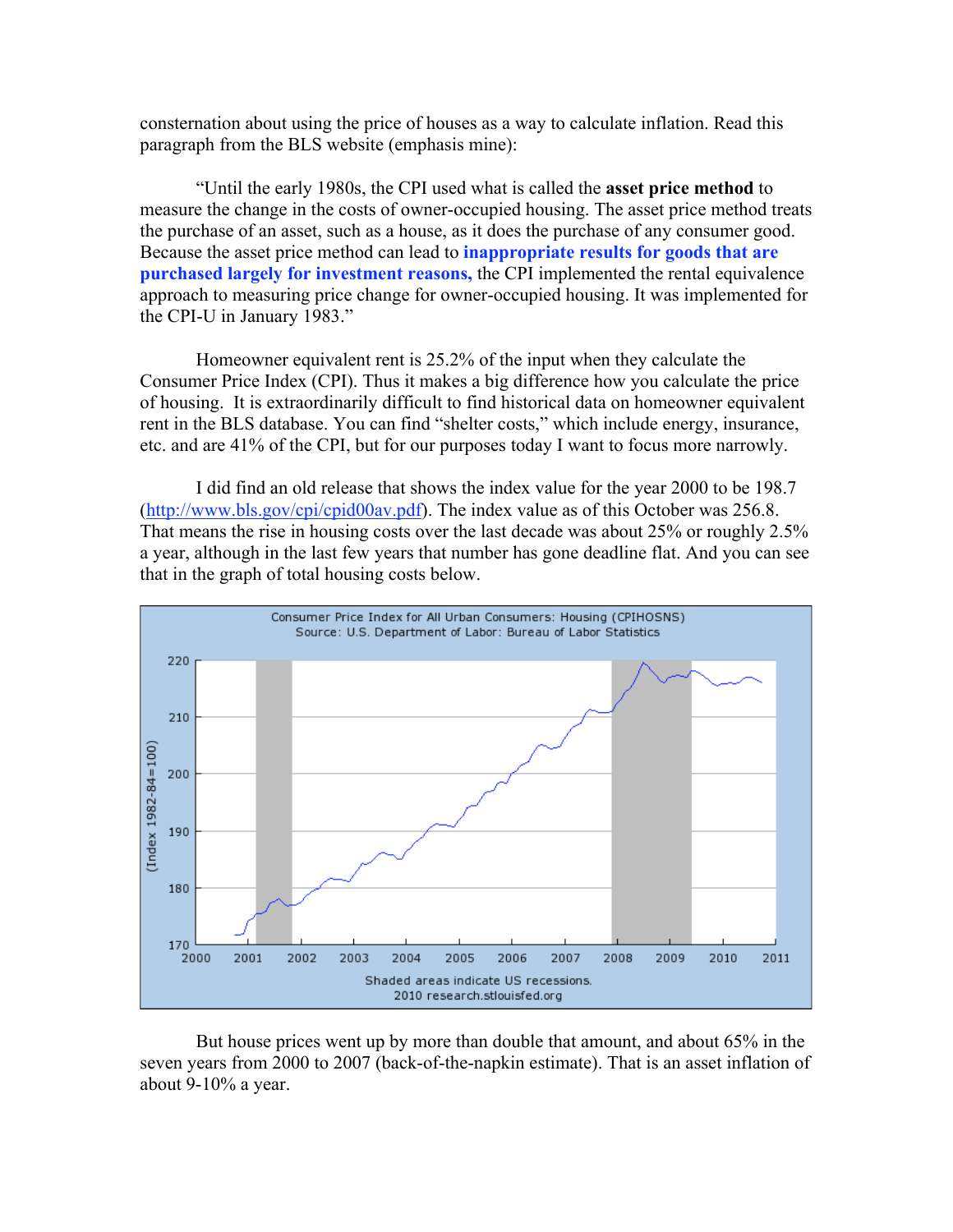

What if we had been using actual home prices as the measure of inflation? Let's look at the year-over-year change in inflation for the last ten years:



Homeowners equivalent rent is 25% of the index. So take the home price rise, divide it by four, and add it to the inflation index. Inflation in the middle of the decade would have been running 4-5-6% and in 2005 would have been over 7%!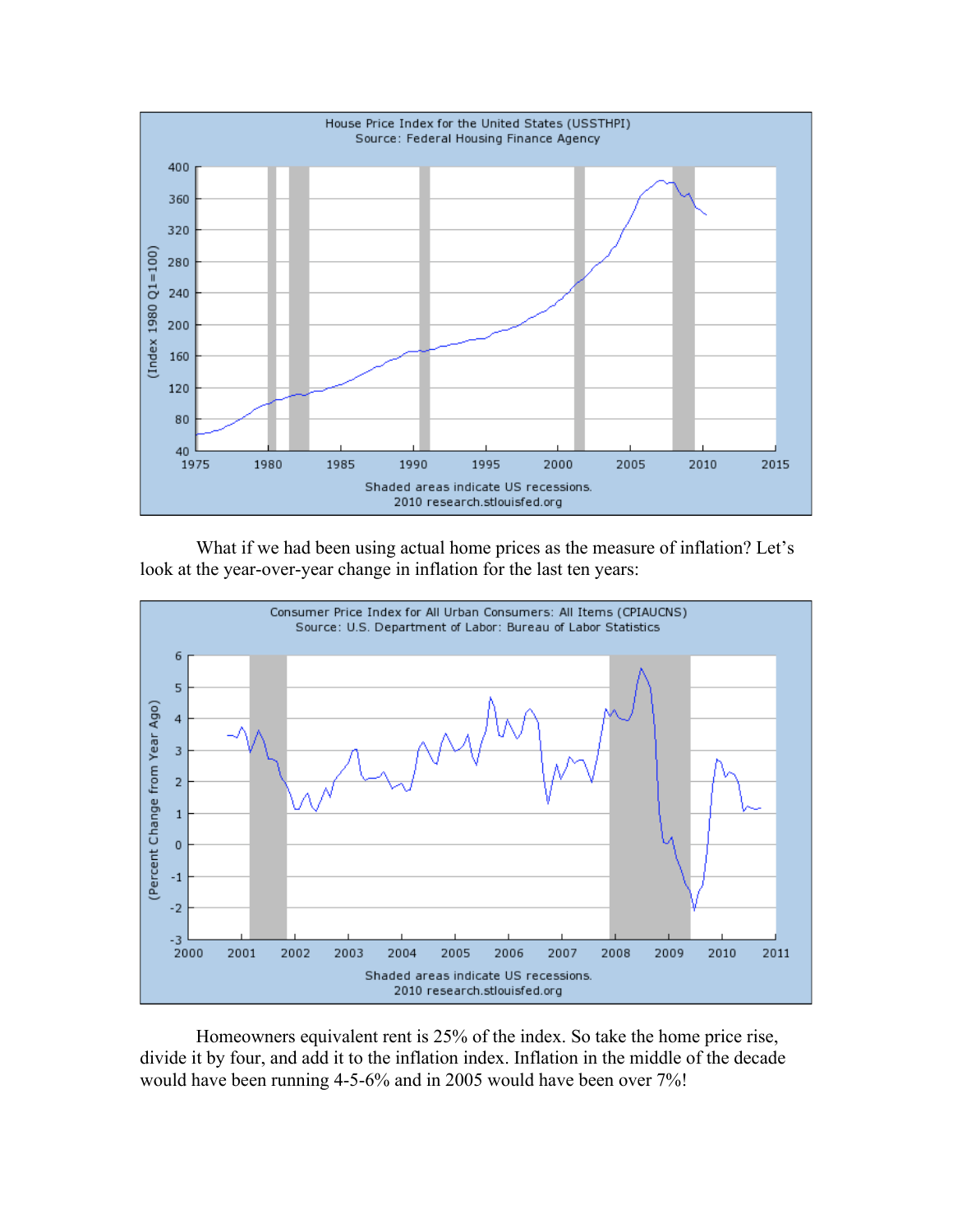Would rates have been kept low "for an extended period of time" if we had still been using actual home prices? I rather doubt it – alarms bells would have been sounding. The Fed would have been leaning into the rise in "inflation." Thus no housing bubble would have developed. And then no credit crisis.

And the difference all stems from how you measure inflation. These details matter. Now, let's go back to that highlighted portion from the BLS web site.

"Because the asset price method can lead to **inappropriate results for goods that** are purchased largely for investment reasons [emphasis mine], the CPI implemented the rental equivalence approach to measuring price change for owner-occupied housing."

In the 1980s the BLS (under Reagan, so not a liberal plot!) decided a home was an investment and not a roof over our head. It also conveniently allowed for lower official inflation, which is what Social Security and other government programs are tied to. But that change had significant unintended consequences.

## O Deflation, Where Is Thy Sting?

Now, if you have no social life (at least on Fridays, when I write) you can go to the BLS website and get a plethora of data. (I bet that breakout of HOER is somewhere there, I just can't find it, and their search engine needs an update.) One of the things they do is offer all sorts of ways to look at inflation, way down the page (http://www.bls.gov/news.release/pdf/cpi.pdf).

First, we find that inflation for all items is 1.2% over the last year. All items less food and energy, or core inflation (which the Fed pays attention to), is only 0.6%. That is getting dangerously low, isn't it?

Maybe not. What you find is that inflation when you take out housing costs is a jaunty 1.9%. Right in the Fed target range of 1.5-2%. Even "core" inflation, when you take out housing, is 1.5%. That is not exactly something we should be worried about. That flat equivalent-rent number is showing a deflation risk that is simply not there.

But the Fed is worried about deflation and other things, so they are going to embark on a \$600-billion quantitative easing, which among other things is going to help devalue the dollar and has already caused a rise in commodity, energy, and food prices.

We may in fact get some inflation, but precisely where we do not want it. While the Fed may prefer to look at core inflation, the rest of us live in a world where we buy food and consume energy. And for those in the lower part of the income spectrum, the rising cost of food and energy is disproportionately high. It acts like a tax on disposable income, which will hurt retail sales, which is PRECISELY what we do not need.

And all because we have the hubris to think we can measure inflation in some precise manner, and then choose policies to react to our imprecision.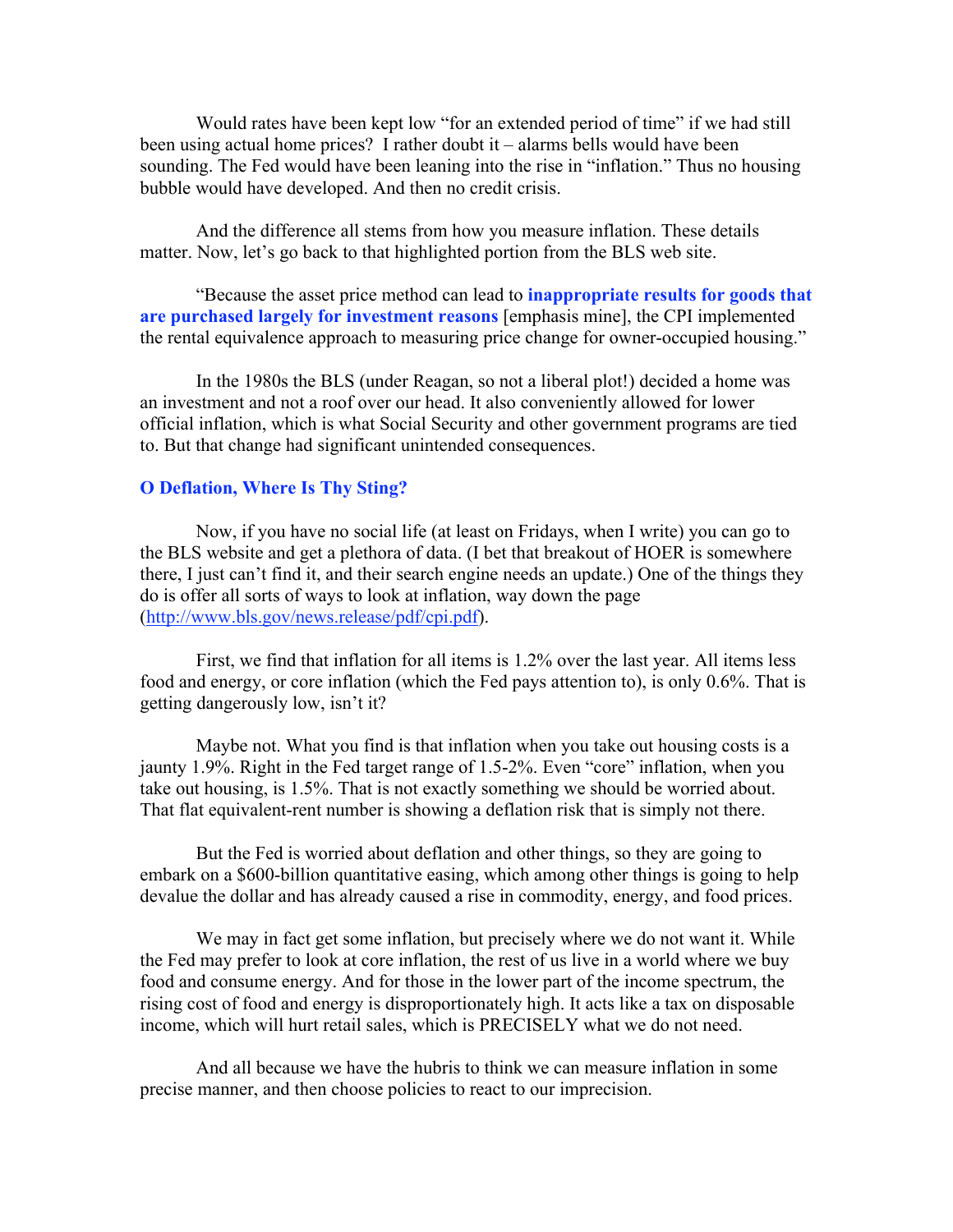Remember my 1967 tools? They wouldn't do me much good if I had to try and fix my car today. Not that if I were in the desert and my car broke down I might not try. It is after all still an engine, and somewhere in there must be something I can understand.

I wonder if the Fed is not trying to fix a modern 2010 economy with tools made in the '50s, based on theories based in the writings of a bunch of dead white guys. They were smart guys, I give you that. But times have changed. And our measurement tools seem flawed to me.

Thankfully, I rather think that the \$600 billion can be absorbed without too much collateral damage. We do have a large economy, and the multiplier effect is at an all-time low. Or maybe I am just guilty of wishful, optimistic thinking.

Finally, this thought on what we can do to shore up home prices, from one of my favorite thinkers on the housing market, John Burns. Now here is a program that would work and also save taxpayers money. (http://www.realestateconsulting.com/content/ourproposed-rental-solution)

"Proposed Rental Housing Solution: Falling home prices don't help anyone, and anyone who says we can let the free market take care of things is saying that it is ok for taxpayers and the banking system to lose many more billions of dollars, virtually assuring another recession and maybe worse. To boost housing demand and limit supply, we propose the following:

" 1) Create an Apartment REIT: Distressed sales need to be kept off the market. Rent out the Fannie, Freddie and FHA REO (owned properties through foreclosure). These properties currently comprise 42% of the 562,000 REO and a large percentage of the 5.1 million homes currently in the foreclosure pipeline (already 90+ days delinquent or in foreclosure). This is best accomplished by contracting with an outside firm (competitively bid of course) to manage local property management firms. The rental income will be self-sustaining and the properties will be financeable in the public markets, just like publicly traded REITs are financeable. The GSEs will benefit from future price appreciation too, as opposed to being damaged by further price deterioration. The Banks, who currently own 22% of the REO, should also be allowed to contribute properties to the REIT. The Administration can keep pushing for loan mods if they want, and we heard over and over again how government doesn't want to foreclose on people. All we ask is that you keep the distressed sales off the market.

"2) Loans to Landlords: To stimulate demand and restrict supply on non-GSE distressed sales, have the GSEs make very safe loans to individuals or corporations who will promise to rent them out for an extended period of time. The GSEs should make a tidy profit on these loans, while also helping provide affordable rental housing to those who need it.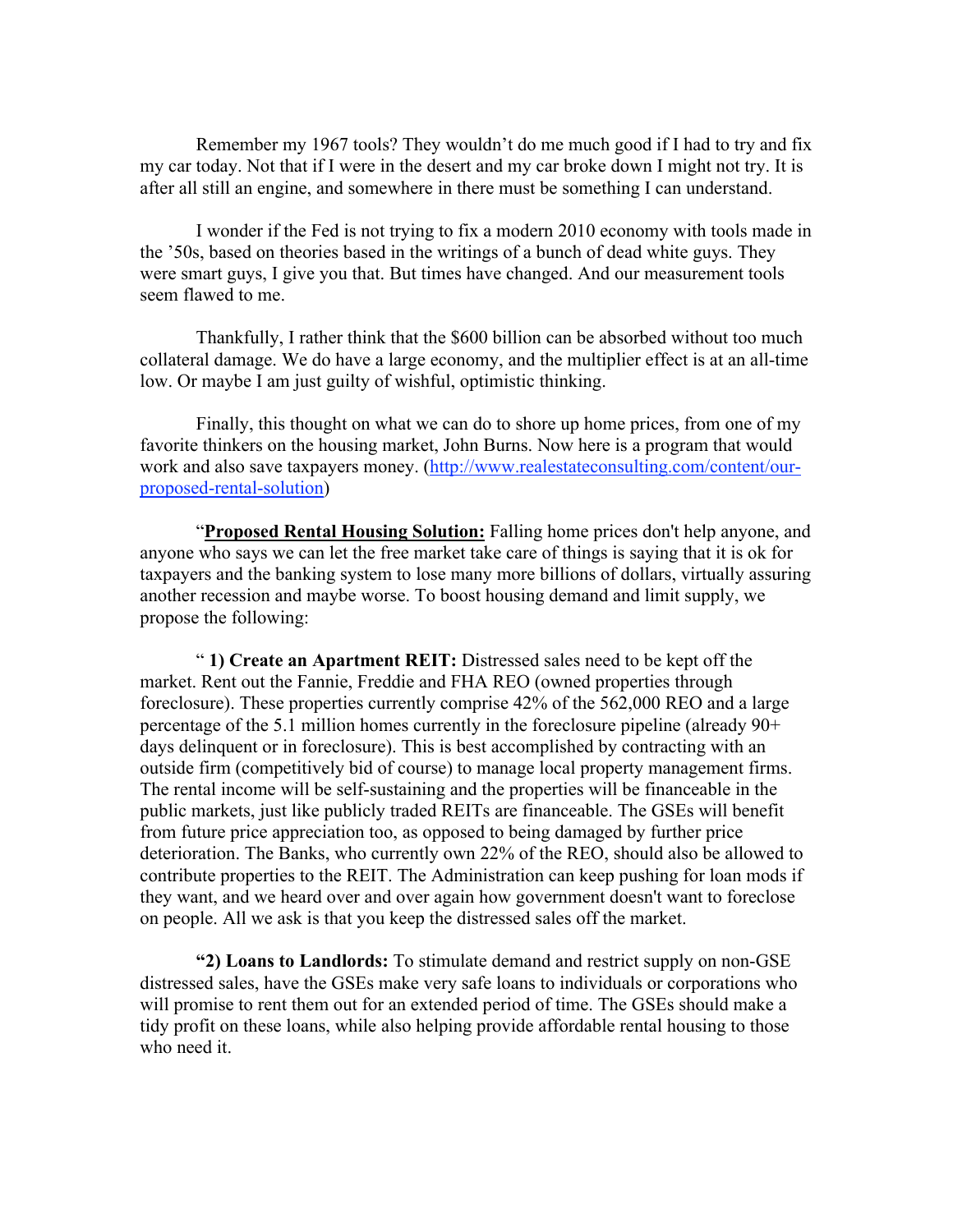"3) Keep Mortgage Liquidity Flowing: Housing is extremely affordable right now, but the uncertainty in the mortgage industry is making underwriting more challenging, and uncertainty in the economy is hurting buyer confidence. Stop changing the underwriting rules so everyone knows what is required, and keep the fantastic financing environment. Once the economy turns around, real buyers will return to the market. We believe that the solutions above will also help restore home buyer confidence that prices won't plunge, which will boost demand."

# Mexico, High Noon, and Thanksgiving

I was sitting in my office late last night. I had gotten an e-letter from my good friend Doug Casey, one of his occasional "Conversations." In this one he decided to talk about music. I almost deleted it (music recommendations from Doug Casey? Gold mining stocks, maybe). But then I saw one song I had not thought of for years, and he had a link to a YouTube site where I could hear it. And then another and another. It seems Doug and I, both being of a certain age, grew up with the same music. It was late and I was in the house alone, so I turned up the speakers, poured some scotch, and went back down Nostalgia Lane.

He even mentioned Frankie Lane, and there was a link to the theme song from *High Noon,* which of course made me go to the original by Tex Ritter. About that time, my middle son, Chad, age 22, slipped into the room and scared the life out of me. After I recovered he asked me what in the world I was listening to. I found out, to my great shame as a derelict Dad, that he had never seen *High Noon.* I asked Tiffani, my oldest. No. Somehow my kids left home without ever seeing *High Noon.*

Really. How can you understand my father's generation or how they shaped us without understanding the era that could make a *High Noon?* Once your kids are grown, there is not much that you can do to make up for what you didn't do when they were in your hands. But I can change this one thing. When they are all home for Christmas, the only thing I want is for us all to sit down with Gary Cooper and Grace Kelly and watch *High Noon* and then talk about it. Now that will be a real present. And then, as we normally do, we can go watch a new movie. (There is a great DVD of *High Noon* at http://www.amazon.com/High-Noon-Two-Disc-Ultimate- $Collectors/dp/B0016MLIKM/ref=sr-1-1?ie=UTF8&qid=1290219526&sr=8-1)$ 

This week is Thanksgiving, and it looks like it will be crowded at the Mauldin home, with maybe some 30-odd (in some cases the right word) people. Seems someone wants to invite someone who has a friend, and it just grows. And it gets to be more fun. I love to cook, and this is one of those days when I pull out all the stops. My prime rib is the best ever and my mushrooms are to die for. As is everything at Thanksgiving. It seems everyone brings the things they are best at, and so we all feast.

Sunday, Tiffani and Ryan and I leave for LA and the Forbes Cruise down to Mexico. I am really looking forward to it.